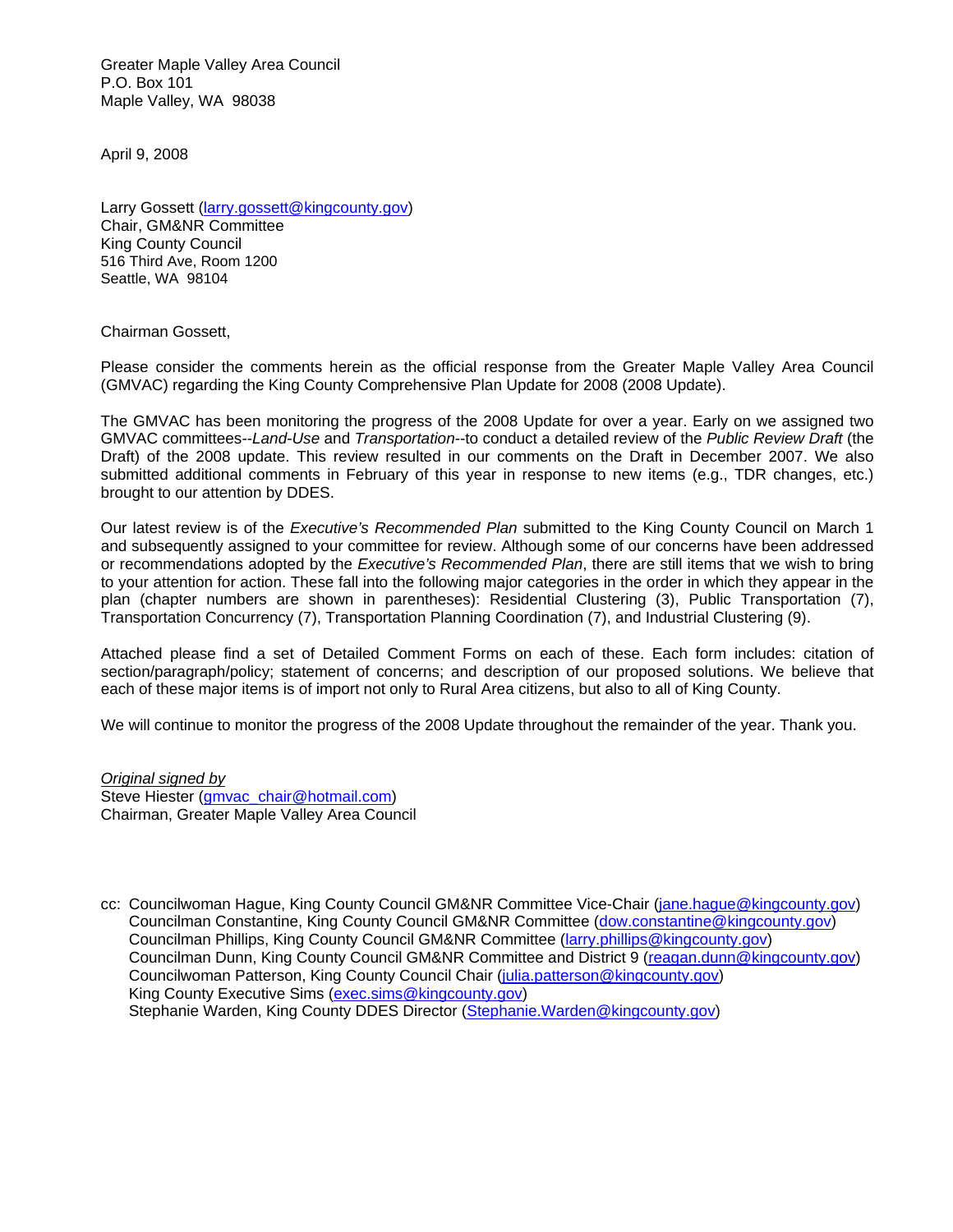## RESIDENTIAL CLUSTERING

### **Citation Identification**

p. 3-20: *Chapter 3--Rural Area; Section II. Rural Densities & Development; Subsection E. Character / Development Standards; R-234*

#### **Citations/Policies**:

R-234: To maintain traditional rural development patterns ... Clustering of lots is permitted when:

a. The development provides equal or greater protection of the natural environment, natural resource lands, historic resources or archaeological sites;

b. Clusters are limited in size to be compatible with surrounding large lots or nearby agricultural and forestry uses;

c. The clustered development is offset with a permanent resource land tract preserved for forestry or agriculture, as designated by the owner at time of subdivision or short subdivision, or a permanent open space tract. Under no circumstances shall the tract be reserved for future development; and

d. The development can be served by rural facility and service levels (such as on-site sewage disposal and rural fire protection)."

#### **Concerns**:

The Glossary (p. G-3) defines clustering as:

*"Clustering means developing a subdivision that reduces the individual lot areas to create permanent open space or a reserve for future development while it maintains the zoned residential density".*

However R-234c stipulates that *"under no circumstances shall the tract be reserved for future development"*. **This is in direct contradiction to the Glossary definition of clustering.** The Greater Maple Valley Area Council opposes clustering since it is an urban style of development and should not be permitted in the unincorporated Rural Area.

What can be concluded about the county's actual long-range intentions? Once the land is developed as a cluster, can we really be sure that the rest of it won't be developed at some future date? R-234 opens the door for higher density development.

The phrase *"a reserve for future development"* in the definition of Clustering in the Glossary **effectively renders zoning null and void!** Existing regulation and procedures currently exist to deal with this situation. **Clustering is not needed in the rural area.**

## **Proposed Solution**:

**Delete R-234**. It violates the preceding policies R-230 through R-233 on p. 3-20.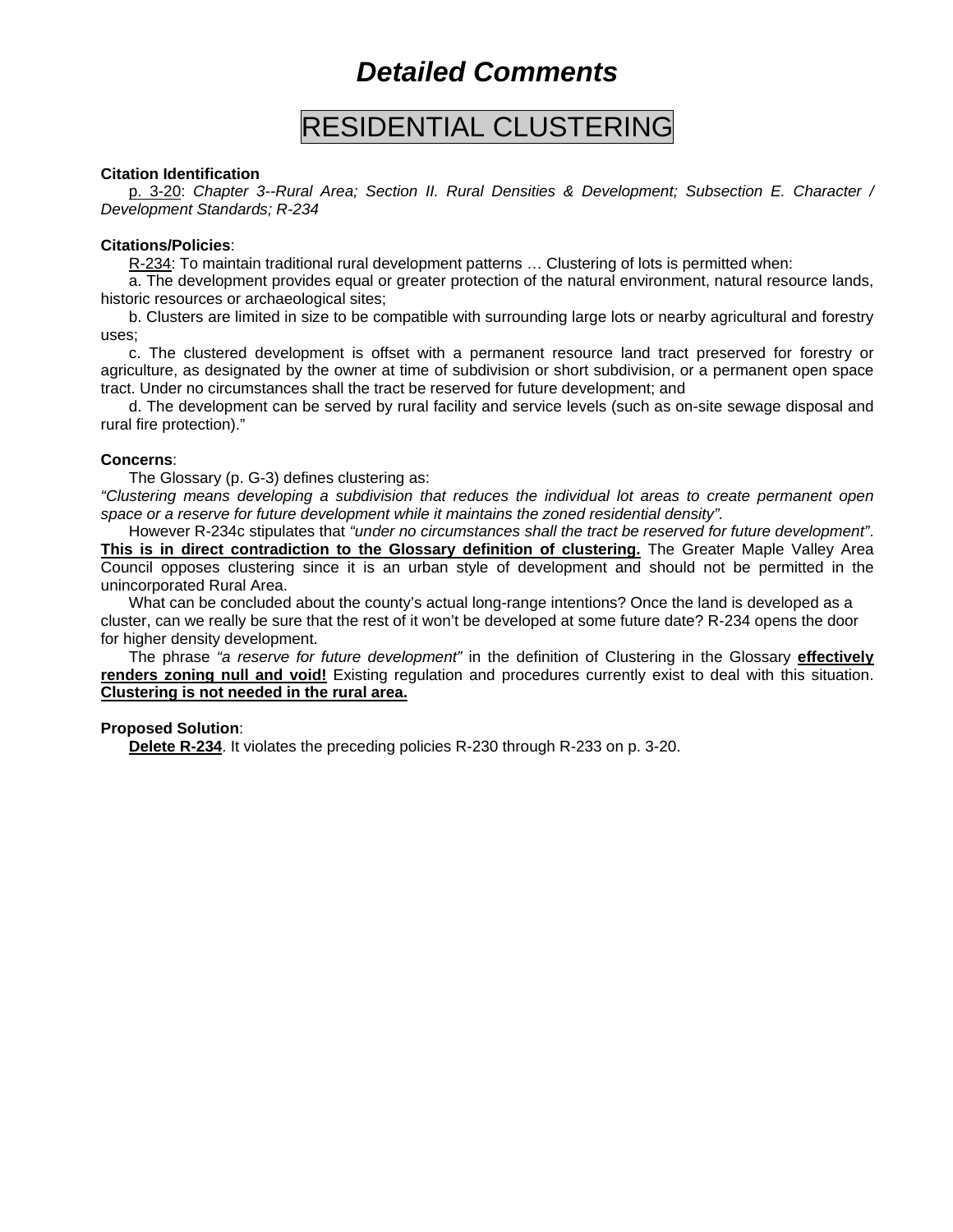## PUBLIC TRANSPORTATION

## **Citation Identification**:

p. 7-4: *Chapter 7--Transportation; Section I. Systems & Services; A. Public Transportation*

## **Citations/Policies**:

NONE

## **Concerns**:

**Public transportation service in the Rural Area is poor at best.** Bus frequency, number of buses, bus routes and mobility, weekend service, and Park & Ride lot number and adequacy all are in need of vast improvements. In addition, there currently are few other mass transit choices available, such as commuter train service.

## **Proposed Solutions**:

**Increase bus frequency and number of buses from the current one-bus hourly service.** The cities of Maple Valley, Black Diamond, and Enumclaw, along with the adjoining Rural Area will use these improvements, as studies show that the ridership is there and will increase with increased frequency.

**Add bus routes and increase overall mobility by better accommodating buses on our major arterials in and out of the area (e.g., SR-169 and SR-516).** There currently is no advantage to carpool or take the bus, as you just experience the same bumper-to-bumper rush-hour traffic as everyone else. Consequently, for example, on SR-169 between the south Jones Rd intersection and Renton (where currently there already are four lanes--two each way) reversible lanes and/or HOV conversion of one existing lane each way should be considered. In the future, should the State decide to add lanes on SR-169, we recommend the following:

- **Add HOV lanes to accommodate buses, vanpools, and carpools.** This would provide real options to the single-occupancy vehicle and would improve mobility for both people and goods--which is the overriding objective of our Transportation System.
- **Add weekend bus service.** Start small and monitor ridership to meet increasing needs.
- **Add Park & Ride lots** and increase capacity and quality of existing lots.
- **Restore rail tracks along old SR-169 corridor to accommodate new commuter train service.** This would provide an additional option for the mass transit commuter. As has been done elsewhere, this can be accomplished without compromising the existing trail along the corridor.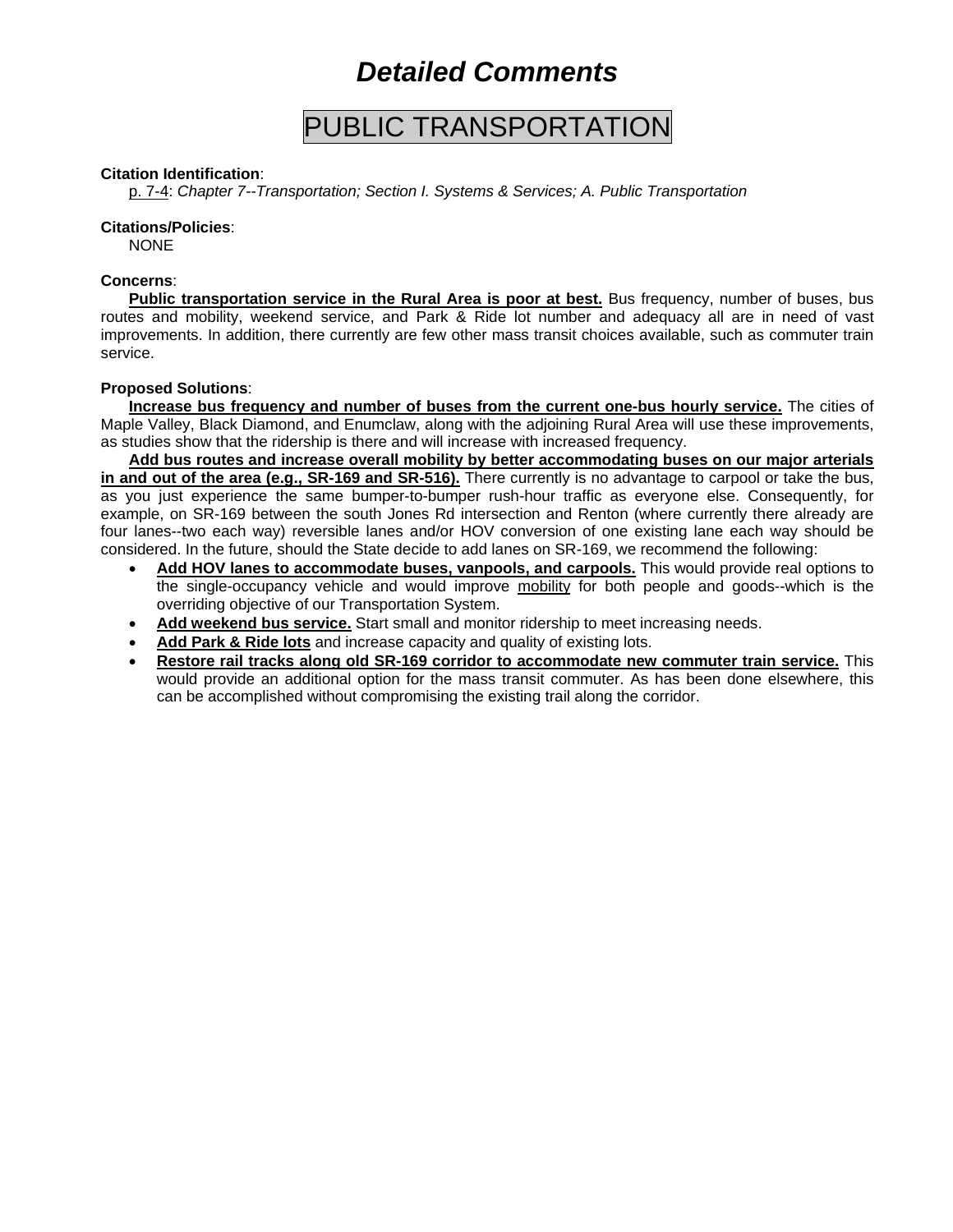## TRANSPORTATION CONCURRENCY

### **Citation Identification**:

p. 7-13: *Chapter 7--Transportation; Section II. Linking Transportation With Growth; D. Concurrency; T-216 & a–d*

#### **Citations/Policies**:

T-216: "To ensure that adopted ((LOS)) level of service standards are met, transportation improvements or strategies needed to serve new development must be currently in place, or construction for needed improvements must be funded in the adopted Six-Year Capital Improvement Program."

T-216a: "A concurrency travel shed is a geographic area within unincorporated King County where all development within the travel shed would be likely to use or be affected by traffic on arterials within the travel shed."

T-216b: "The concurrency program shall include provision for mobility areas within travel sheds. Urban mobility areas shall be defined as areas coinciding with urban commercial centers. Rural Mobility areas shall be defined as unincorporated Rural Towns as designated in the King County Comprehensive Plan."

T-216c: "The map shall divide the area into travel sheds and shall show areas of unincorporated King County that meet concurrency standards. Any proposed development in areas that are shown on the map to meet concurrency standards will be deemed concurrent."

T-216d: "The concurrency test shall be based on the level of service on arterials in unincorporated King County using established level of service analysis methodology. The test shall not be applied to designated Highways of Statewide Significance (HSS)."

#### **Concerns**:

**We remain concerned with the 6-year lag time, as it ensures that needed infrastructure never**  *catches up.* It also tends to give a "free ride" to unsustainable development, thus contributing to more sprawl, more traffic congestion, and higher taxes to meet the newly created needs.

**The new "travel shed" and "mobility area" concepts appear to be a way to side-step concurrency rules now on the books** by allowing development in an area that really can't sustain it, nor has adequate infrastructure. Additionally, with the County accommodating Industrial Clusters in the Rural Area (p. 9-5), it cannot logically advocate the increase in traffic such a decision would bring; while it is also effectively gutting key Transportation Concurrency policies described herein.

**The Highways of Statewide Significance (HSS) exception appears to be a vast loophole** that allows major thoroughfares such as the extremely congested SR-169 (Maple Valley Highway) to not have to undergo the Concurrency Test. **The stated purpose of Transportation Concurrency is to ensure that current or planned infrastructure is capable of meeting the needs of existing and planned new development.** The greater Maple Valley area is currently all "red" on the concurrency maps--as it should be given all of our traffic congestion. Yet, **the HSS exception turns SR-169 "green"** thus ignoring this fact and therefore allowing more unsustainable development. This does not make sense as it harms our residents' quality of life and is economically unfeasible.

## **Proposed Solution**:

**Eliminate the 6-yr lag time loophole** for transportation infrastructure to *catch-up* to new development. Begin evaluating proposed new development against existing infrastructure.

**Eliminate the proposed "travel shed" and "mobility area" concepts.**

**Do not give Highways of Statewide Significance a free pass against Transportation Concurrency tests.**

If the County cannot do this for State highways, then we suggest the County lobby the Governor and the State Legislature to change this exception that overrides our local land-use planning and appears to violate the tenets of the State's Growth Management Act.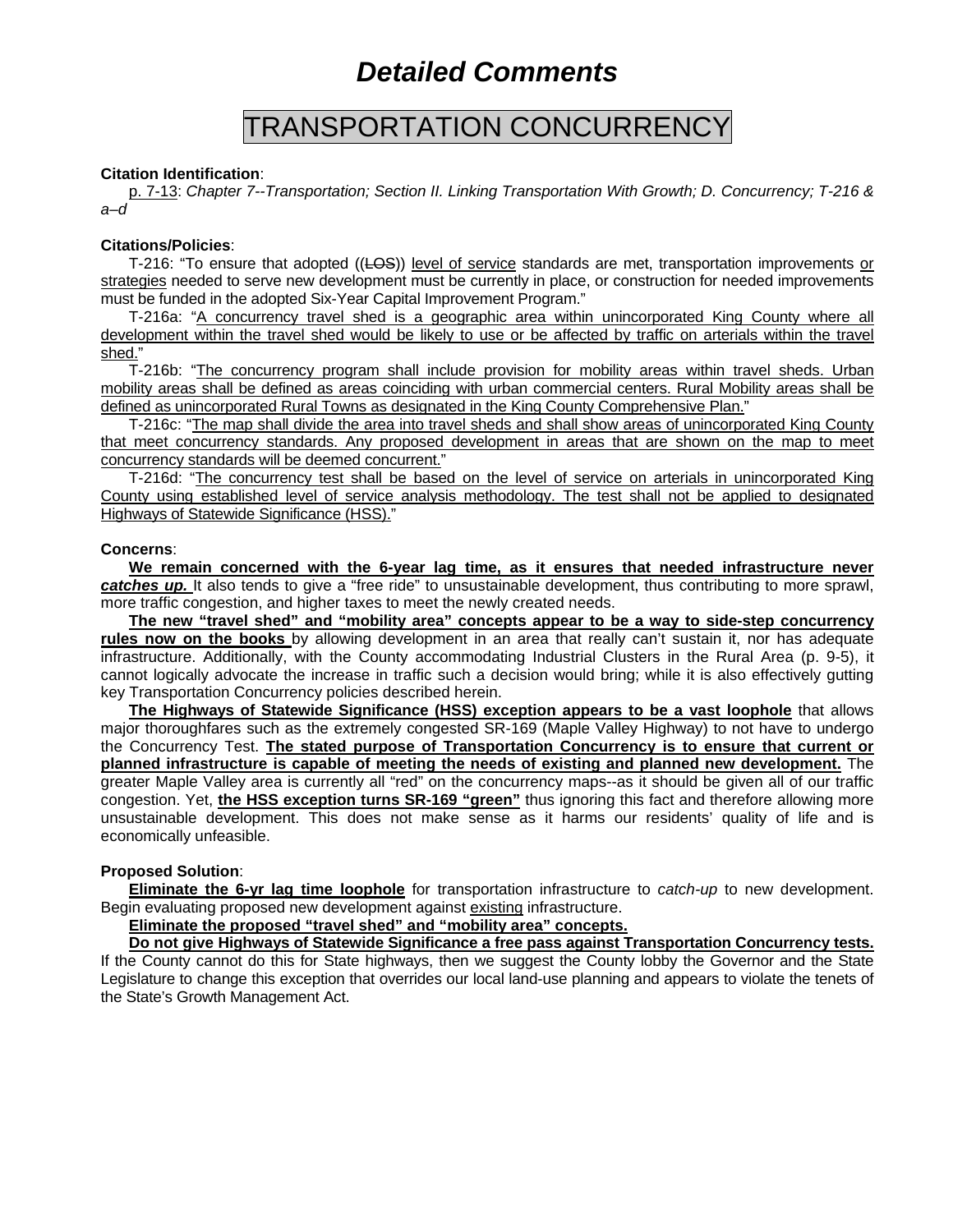## TRANSPORTATION PLANNING COORDINATION

## **Citation Identification**:

p. 7-28: *Chapter 7--Transportation; Section V. Coordination and Public Outreach*

## **Citations/Policies**:

T-120: "King County should work with the cities and other affected agencies to develop a regional parking strategy. This strategy should be consistent with regional and local transportation plans. King County should encourage shared parking facilities in areas where high-density, mixed-use development is planned and where walking is convenient for short trips. This strategy should include establishing minimum and maximum parking ratios."

## **Concerns**:

Section V. Coordination and Public Outreach states that all elements of the transportation system are planned and operated in coordination with cities, etc. (e.g., T-120) and with support from various agencies such as the Unincorporated Area Councils. **The GMVAC sees little coordination here or with other areas of the Comprehensive Plan that might affect the Transportation Plan.**

**An excellent example of such lack of coordination is King County Parks' proposed Regional Sports Complex at Ravensdale Park.** This facility is a serious development for the Rural Area and will certainly affect traffic in the Rural Town of Ravensdale. Furthermore, we see very little mention of the planned changes to Black Diamond or anything in the projected Transportation Needs Report (TNR). This development will certainly have an impact on the rural roads in SE King County. We see no project identified in the TNR identifying changes in access roads to Ravensdale or possible traffic light additions that might be required from the development of a Regional Park.

## **Proposed Solutions**:

**Ensure real transportation coordination is achieved by requiring a Transportation Impact Statement (TIS) be developed by King County Departments to evaluate and report direct and indirect impacts of their proposed projects on all local roads and thoroughfares.** Such a TIS could be akin to an Environmental Impact Statement. A TIS should be **developed at the earliest stages of proposed projects**. This is especially critical in areas, such as the greater Maple Valley area, which according transportation concurrency maps, is all RED, and thus ill equipped to take on more major development.